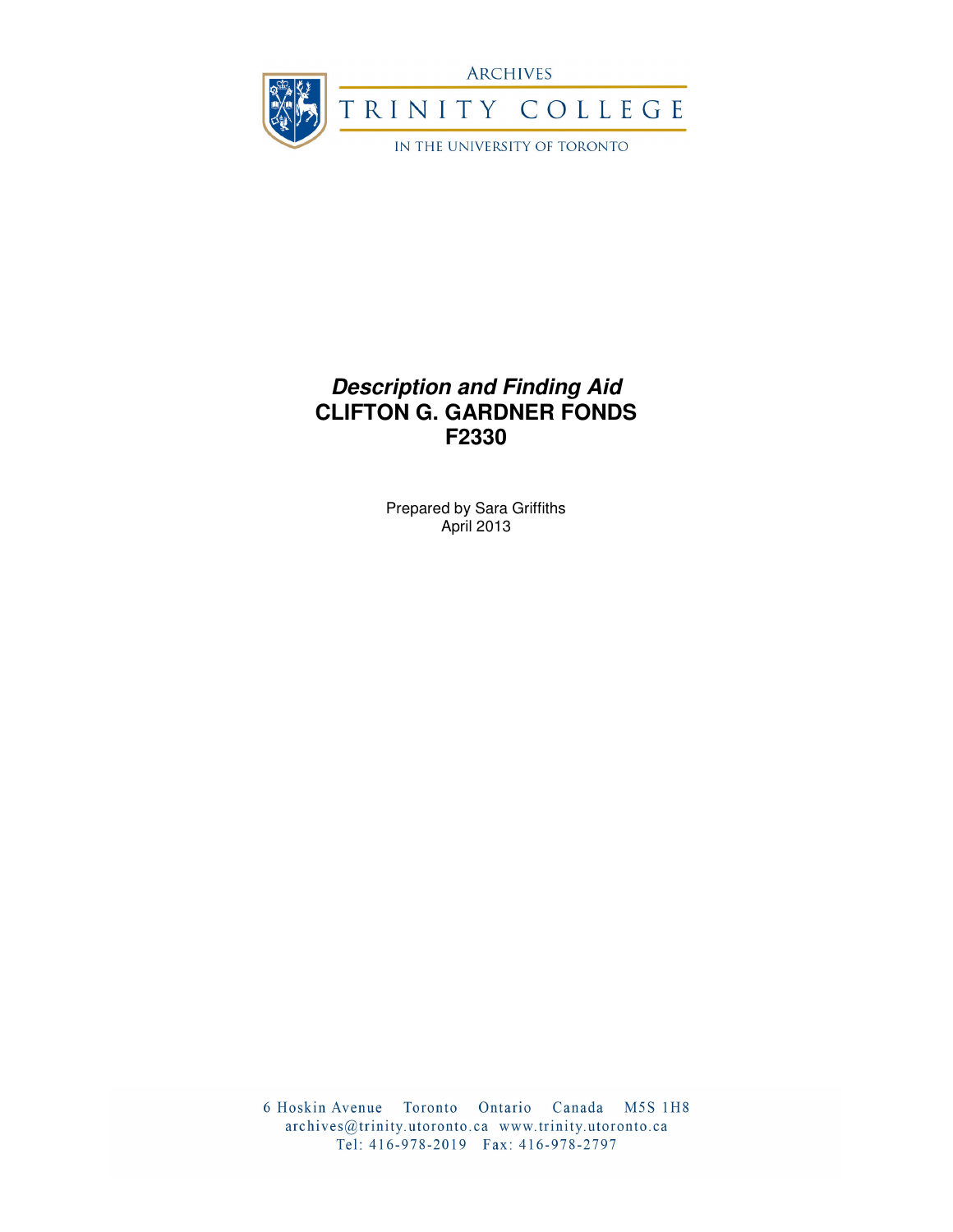# **CLIFTON GARDNER FONDS**

#### **Dates of creation**

1941-2000

#### **Extent**

39 cm of textual records 4 photographs 1 textile

#### **Biographical sketch**

Clifton Gordon Gardner, Anglican clergyman, was born on September 29, 1915 in St. John's, Newfoundland, son of W.J Gardner. After obtaining his BA from Trinity College in 1936, Gardner was deaconed in 1939 and earned a Bachelor of Divinity from King's College at the University of London in 1940.

Gardner was on the clergy list of the Diocese of Oxford from 1939 to 1952, and began as a curate at St Luke's, Maidenhead. His ministry there was superseded from 1941 to 1946 by service as Chaplain in the Royal Navy Volunteer Reserve. With the help of the Newfoundland Trade Commissioner, Gardner obtained an interview with the Chaplain of the Fleet. Although only 25 years old in March of 1941 (younger than the chaplaincy age minimum of 28 years), he was appointed Probationary Temporary Chaplain to the Royal Naval Barracks at Chatham by mid-April and to the Third Destroyer Flotilla in the Home Fleet of the Royal Navy by mid-May. In 1942 he was appointed to the First Destroyer Flotilla and over the next three years he served as Chaplain on the fleet destroyers HMS Impulsive, HMS Inglefield, and HMS Intrepid and as Chaplain to Destroyers and Small Craft. Some of these destroyers acted as escorts to long-haul Arctic convoys between Britain, the US and Russia and Gardner was on board for four such trips through dangerous waters. In 1945 he was appointed Chaplain to the aircraft carrier HMS Indefatigable of the British Pacific Fleet in Japan, but by the time Gardner reached the Indefatigable the war in the Far East was over. Upon his release from the Royal Navy in 1946, Gardner returned to his ministry at St. Luke's for one year then became Vicar at St. Peter's, Maidenhead for five years.

Gardner returned to Canada in 1952 when he became Rector of St. Luke's Church in St. Thomas, Ontario. In 1956 he was appointed resident Anglican Chaplain at Westminster Veterans Hospital in London, Ontario, where he stayed for 18 years until 1974. While serving at Westminster Hospital, Gardner was active in many clerical areas. From 1960 to 1969 he was an examining Chaplain for Bishop of Huron, the Right Reverend George N. Luxton, and helped prepare candidates for Deacon's orders. In 1964 he was one of five diocesan clergy appointed as Canons of St. Paul's Cathedral, London. He also acted as the Clerical Secretary of Huron Synod from 1964 to 1973. Additionally he served as the Secretary of the Diocesan Committee, where he drafted pamphlets on burials, marriage, baptism, confirmation and the duties of Church Wardens for consideration at clergy conferences. Also while at the Diocese of Huron, Gardner acted as Secretary of the Spiritual Advance Committee.

In June 1974, Gardner was inducted as rector of St. Peter's Church in Dorchester and became Archdeacon of Middlesex, Ontario with 70 parishes to supervise. Two years later, in 1976, the Gardners retired to Saffron Walden in England. In 1977, however, Gardner was still at work in many area parishes and helping in the deanery of most. He officially retired in 1983, and he and his wife travelled extensively for the next ten years until her death in 1993. Gardner returned to helping with services and was an active member of a Bereavement Visiting Group.

Gardner married Elizabeth Kathleen Baker from Yorkshire in 1942. They had a daughter, Elizabeth, in 1944, and a son, Michael. Clifton Gardner died in March of 2009.

Source: Taken from information in selected newsclippings and a biography in a September 2000 Parish Magazine for St. Mary the Virgin in Saffron Walden, both on file in Series 1.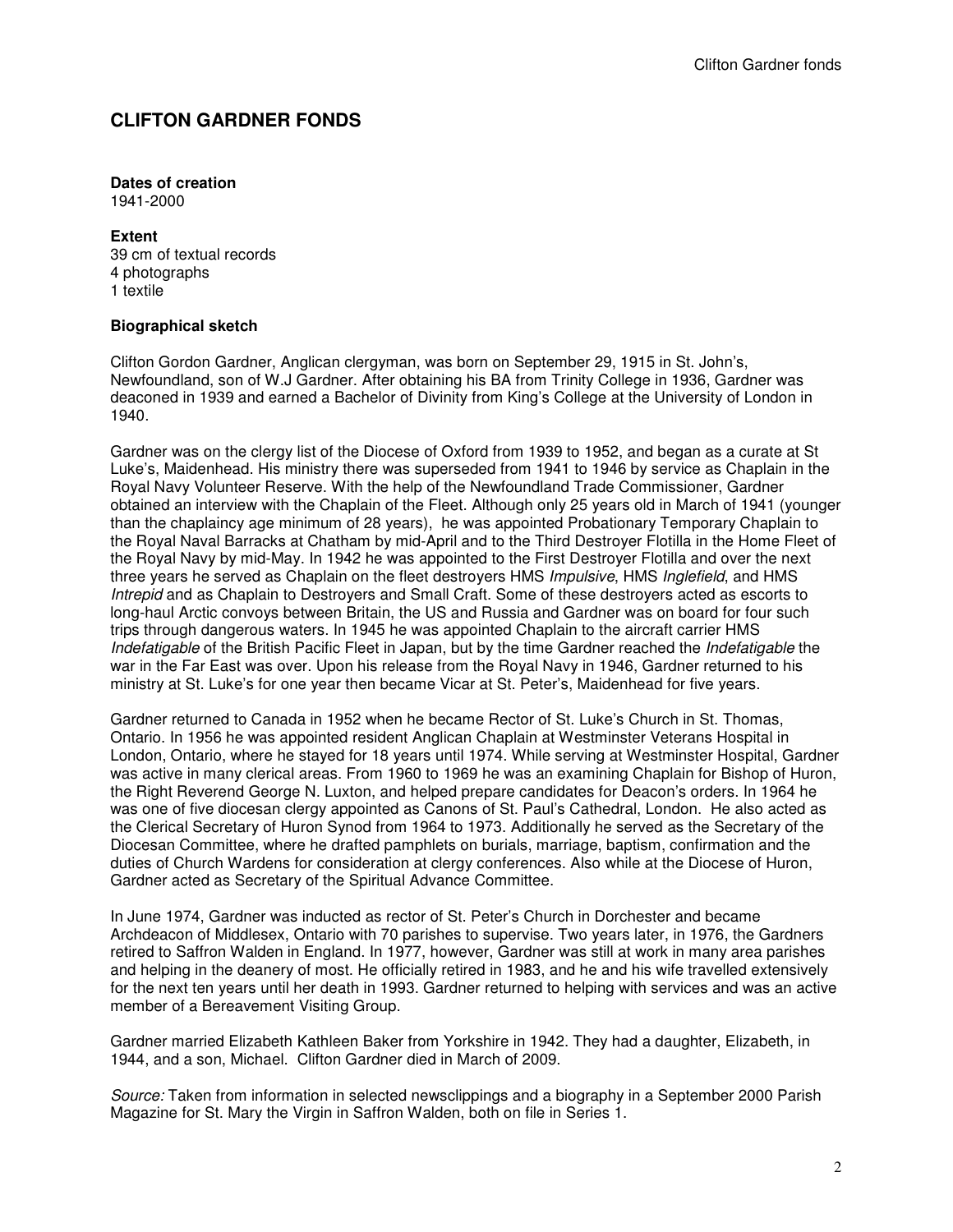#### **Scope and content**

This fonds consists of records about the life and career of Clifton Gardner as an Anglican priest in England and Canada as well as his time as Chaplain in the Royal Navy. The fonds includes some published and unpublished works authored by Gardner, his sermon notebooks, and a diary.

Contains series

- 1. Life and Career
- 2. Bulletins and Unpublished Works
- 3. Sermon notebooks and diary

#### **Notes**

Acquisition history: Archival material originally part of larger gift to the John W. Graham library

Arrangement: Arranged by archivist into above series

Restrictions on access: no restrictions

Terms governing use and reproduction / publication: Copyright not held by the archives. It is the researcher's responsibility to obtain permission to publish any part of the fonds.

#### **Provenance access points**:

Gardner, Clifton Gordon, 1915-2009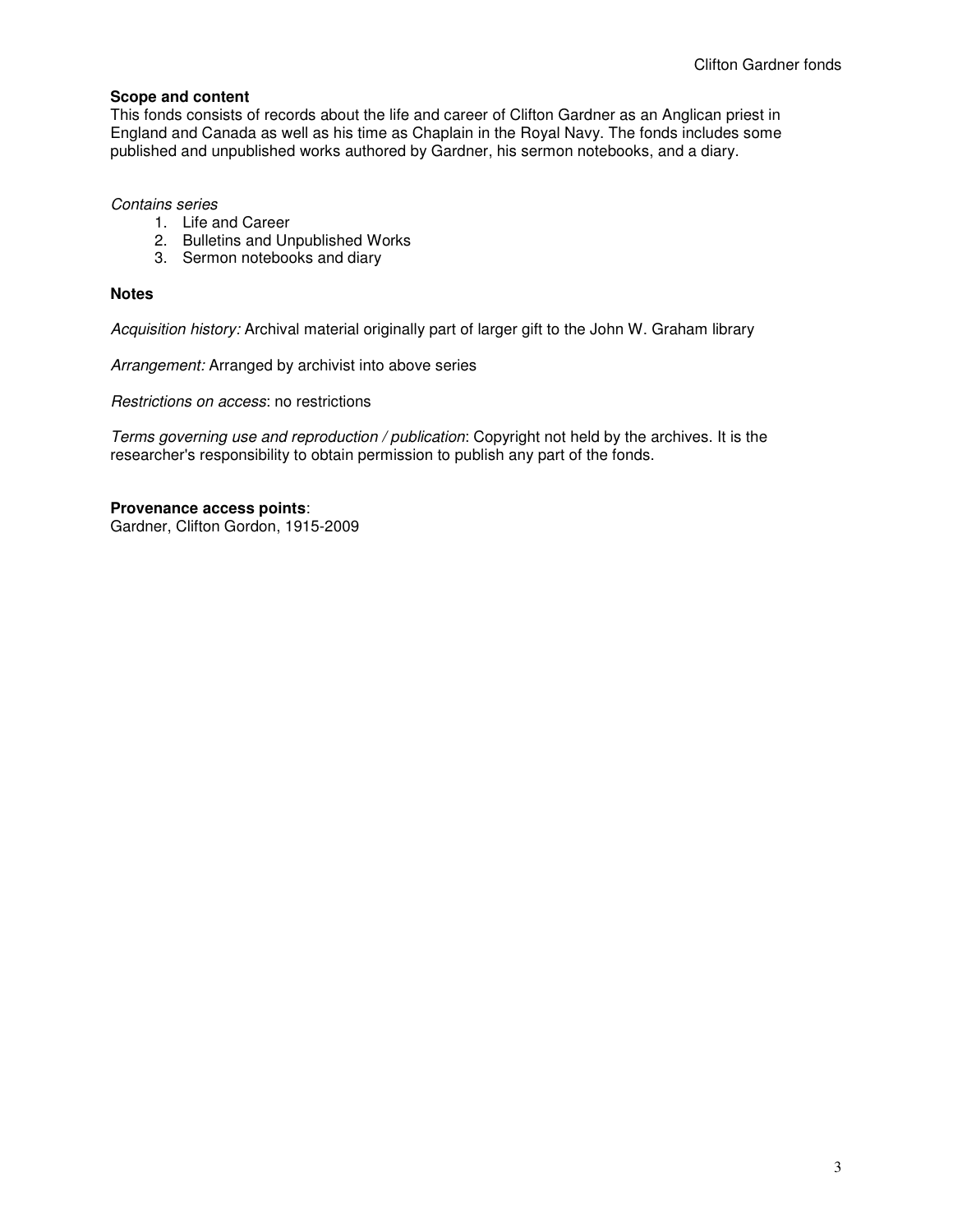# **SERIES 1: LIFE AND CAREER**

#### **Dates of creation:** 1941-2000

**Extent:** 13 cm of textual records 4 photographs 1 textile

**Scope and content:** This series consists of records from Gardner's years as a Royal Navy Chaplain, newspaper clippings about his clerical appointments thereafter, correspondence, and material related to his life and career.

### **Location / File Listing:**

| <b>FOLDER/UNIT TITLE</b>                                | <b>START</b><br><b>DATE</b> | <b>END</b><br><b>DATE</b> | <b>CONTENTS</b>                                                                                                                                                                                                                                                                                                                                                                                                                                          | BOX/<br>FILE # |
|---------------------------------------------------------|-----------------------------|---------------------------|----------------------------------------------------------------------------------------------------------------------------------------------------------------------------------------------------------------------------------------------------------------------------------------------------------------------------------------------------------------------------------------------------------------------------------------------------------|----------------|
| Navy Years                                              | 1941                        | 1996                      | Commissions and certificates of service 1941-1945,<br>correspondence regarding Gardner's interview with<br>Chaplain of the Fleet and subsequent appointment<br>as temporary Chaplain, and ephemera associated<br>with Gardner's navy years.                                                                                                                                                                                                              | $1 - 1$        |
| Photographs                                             | $[194-]$                    | $[194-]$                  | Christening on board a destroyer 1 photograph:<br>b&w 11.8 x 16.1 cm                                                                                                                                                                                                                                                                                                                                                                                     | $1-2$          |
|                                                         |                             |                           | 1943 Christmas Carol Service, Rev CG Gardner<br>RNVR aboard HMS [Stevenstone?]<br>1 photograph<br>: b&w 16.4 x 21.7 cm                                                                                                                                                                                                                                                                                                                                   |                |
|                                                         |                             |                           | Musical event on board a destroyer 1 photograph:<br>b&w 16.4 x 21.7 cm                                                                                                                                                                                                                                                                                                                                                                                   |                |
|                                                         |                             |                           | 1 photograph: b&w 16.4 x<br>On board a destroyer<br>21.7 cm                                                                                                                                                                                                                                                                                                                                                                                              |                |
|                                                         |                             |                           | File includes photocopies of above photographs                                                                                                                                                                                                                                                                                                                                                                                                           |                |
| Newsclippings                                           | 1941                        | 2000                      | Newsclippings detailing Gardner's appointments to<br>and activities undertaken at various parishes.<br>Includes newsclipping about Anglican rejection of<br>intercommunion between churches, Gardner's<br>induction as Archdeacon of Middlesex, appointment<br>as examining Chaplain for Huron Diocese under<br>Bishop G.N. Luxton, appointment as Canon of St.<br>Paul's Cathedral in London, Ontario, and celebration<br>of 60 years in the priesthood | $1 - 3$        |
| Journal Discussions<br>of "The Ministry to<br>the Sick" | 1963                        | 1963                      | Discussion of Gardner's Anglican Church of Canada<br>Bulletin entitled "The Ministry to the Sick: A<br>Commentary on the Prayer Book Service", written in<br>the June and July 1963 issues of the journal<br>Sharing: A Journal of Christian Healing                                                                                                                                                                                                     |                |
| Correspondence:<br>Canon Appointment                    | 1964                        | 1964                      | Letter of offer of Canonry in St. Paul's Cathedral to<br>Gardner from the Bishop of Huron, 13 letters of                                                                                                                                                                                                                                                                                                                                                 | $1 - 5$        |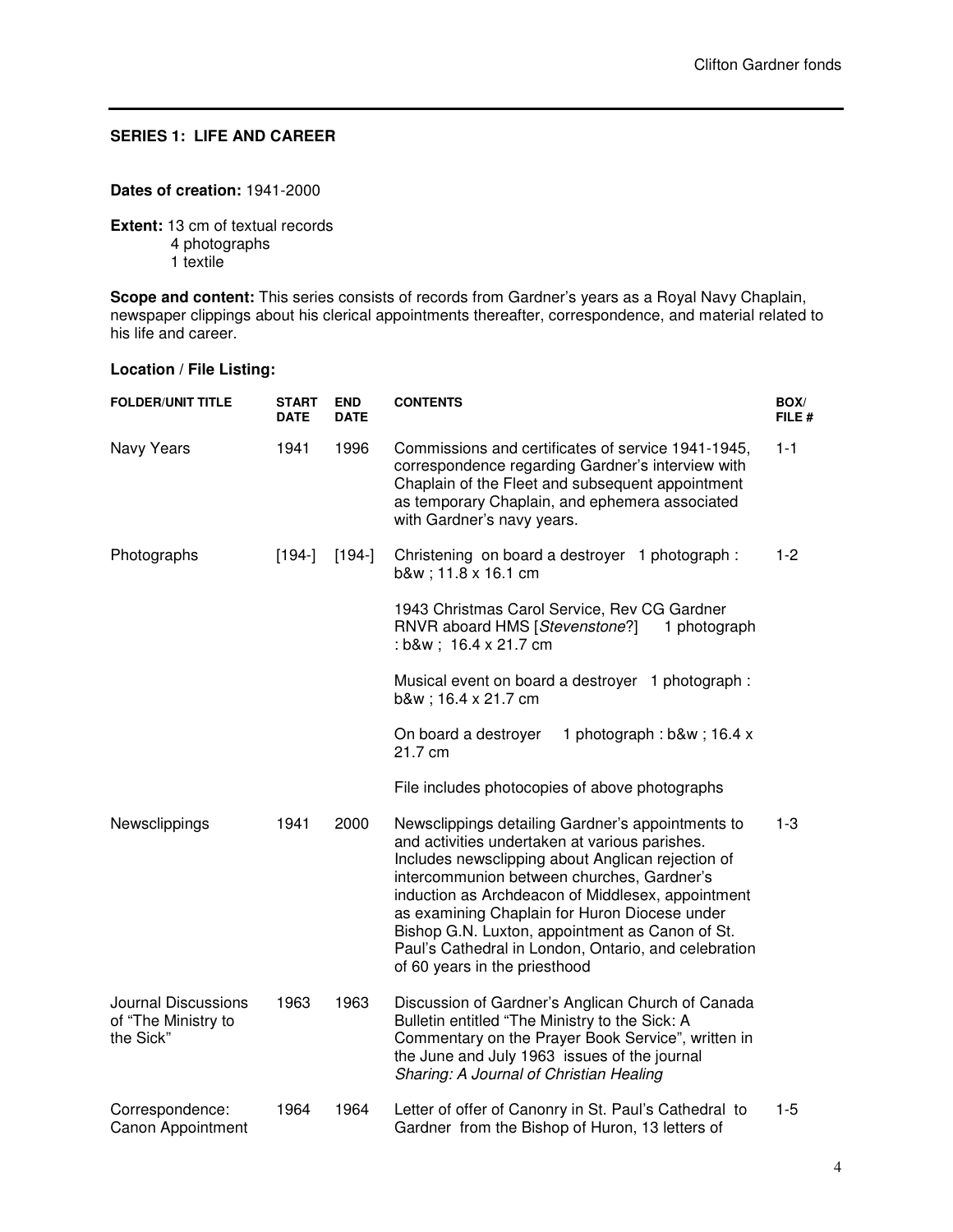|                                                             |          |          | congratulations on Gardner's acceptance, June 27<br>issue of Westminster Review where appointment is<br>announced, and June 25 London Free Press<br>newsclipping of the appointment.                                                                                                                                                                                                                                                                   |                   |
|-------------------------------------------------------------|----------|----------|--------------------------------------------------------------------------------------------------------------------------------------------------------------------------------------------------------------------------------------------------------------------------------------------------------------------------------------------------------------------------------------------------------------------------------------------------------|-------------------|
| Correspondence:<br>Fighting<br>Newfoundlanders              | 1968     | 1970     | Correspondence between Gardner and Colonel<br>G.W.L. Nicholson, author of More Fighting<br>Newfoundlanders: A History of Newfoundland's<br>Fighting Forces in the Second World War, for which<br>Gardner contributed some material from his time<br>serving as Chaplain in the Royal Navy.                                                                                                                                                             | $1 - 6$           |
| Church Union,<br><b>Proposed Marriage</b><br>Canon          | 1966     | 1971     | Copy of 1966 letter from the Very Reverend H.V.R.<br>Short, Dean of Saskatchewan, to the Reverend<br>R.T.F Brain discussing Gardner's paper on the<br>marriage canon.                                                                                                                                                                                                                                                                                  | $1 - 7$           |
|                                                             |          |          | 1971 statement to the Clergy of the Diocese of<br>Huron regarding the Commissions on Church Union<br>and signed by 19 Anglican priests including Canon<br>C. Gardner                                                                                                                                                                                                                                                                                   |                   |
| Camera in Convoy:<br>Cambridge to<br>Murmansk 1941-<br>1942 | 1987     | 1995     | Book about convoys to Russia in World War Two,<br>published in 1987, given as a gift to Gardner from a<br>friend in 1995 (date of accompanying letter). Also<br>included is a book review section from the<br>July/August 1994 issue of Legion reviewing military<br>books, including one about the Arctic Convoys, and<br>an obituary for William Goad, possibly an<br>acquaintance of Gardners. These items originally<br>were inserted in the book. | $1 - 8$           |
| Parish Magazines<br>(with biographical<br>material)         | 1998     | 2000     | 1998 issue of "Furze Platt News" from St. Peter's<br>Church with a reflection on life at St. Peter's from<br>1947-1952 written by Gardner.                                                                                                                                                                                                                                                                                                             | $1 - 9$           |
|                                                             |          |          | 2000 issue of St. Mary the Virgin "Parish Magazine"<br>with a biographical sketch of Gardner written as part<br>of celebrating his 60 years as a priest.                                                                                                                                                                                                                                                                                               |                   |
|                                                             |          |          | Also included are a copy of the biographical sketch,<br>a page torn out of an alphabetical directory (possibly<br>of the Anglican church listing Gardner's basic<br>educational and career information, a newspaper<br>clipping with photograph titled "60 years of services",<br>and a handwritten list of his career appointments in<br>Canada.                                                                                                      |                   |
| Vestment: Stole                                             | $[19-?]$ | $[19-?]$ | Black stole with embroidered coat of arms of the<br>Diocese of Huron at each end.                                                                                                                                                                                                                                                                                                                                                                      | Oversize<br>Box 8 |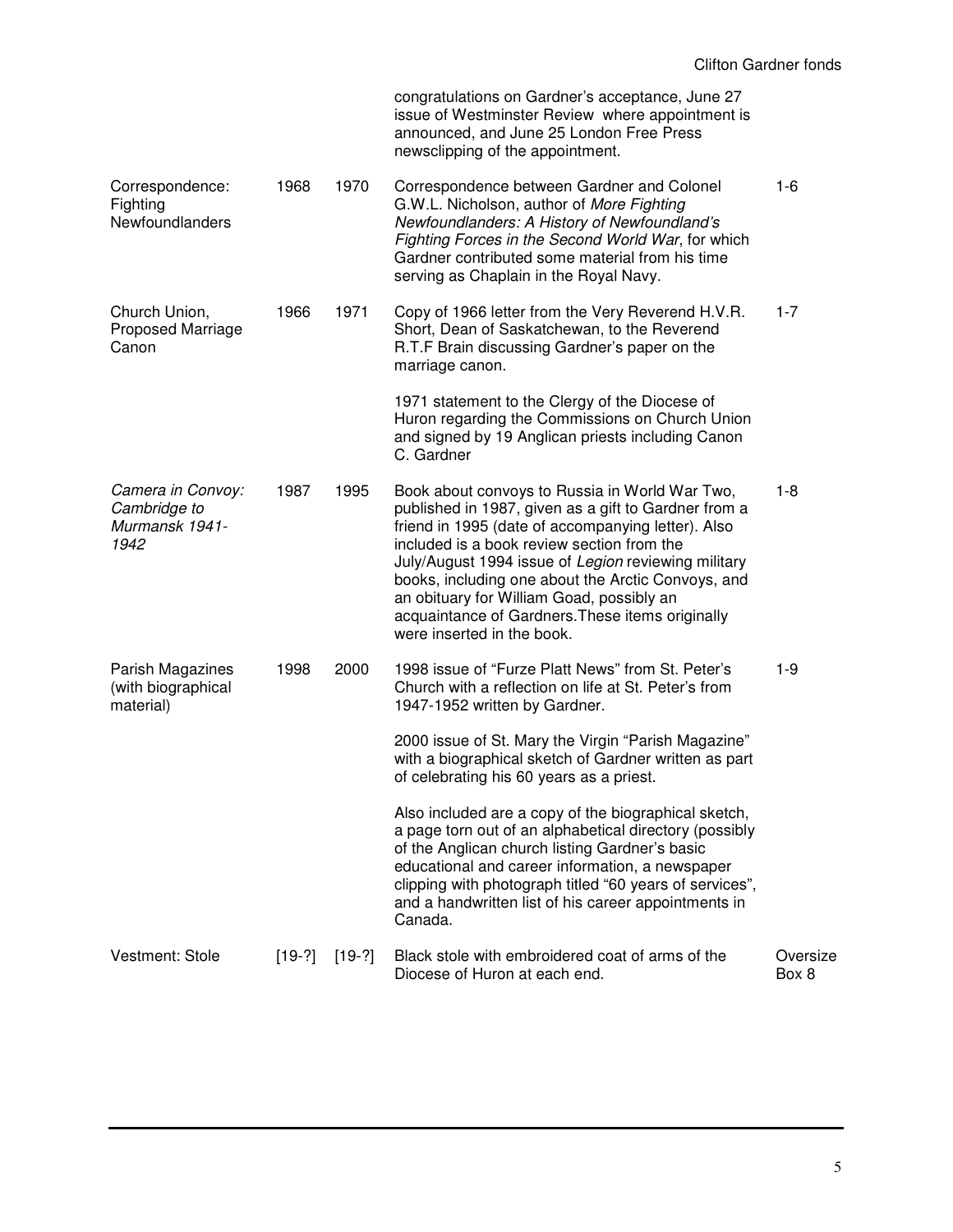# **SERIES 2: BULLETINS AND MANUSCRIPTS**

# **Dates of creation:** 1954-[196-?]

**Extent:** 13 cm of textual records

**Scope and content:** This series consists of works authored by Clifton Gardner, including two Bulletins of the Council for Social Services of the Anglican Church of Canada providing commentary on the prayer book service, a manuscript commentary on Holy Matrimony, and a manuscript commentary on the catechism.

# **Location / File Listing:**

| <b>FOLDER/UNIT TITLE</b>                                                                           | START<br><b>DATE</b> | <b>END</b><br><b>DATE</b> | <b>CONTENTS</b>                                                                                                                                                                                                                                                                                                                       | BOX/<br><b>FILE</b><br># |
|----------------------------------------------------------------------------------------------------|----------------------|---------------------------|---------------------------------------------------------------------------------------------------------------------------------------------------------------------------------------------------------------------------------------------------------------------------------------------------------------------------------------|--------------------------|
| <b>Bulletin: The Ministry to</b><br>the Sick                                                       | 1963                 | 1965                      | January 1963 Bulletin No. 185 of the Council for<br>Social Services of the Anglican Church of Canada<br>"The Ministry to the Sick: A Commentary on the<br>Prayer Book Service" written by Gardner.                                                                                                                                    | $2 - 1$                  |
|                                                                                                    |                      |                           | Accompanying the Bulletin are a newsclipping<br>about the Bulletin, six letters written to Gardner<br>congratulating him on his Commentary, and 1965<br>correspondence between Gardner and the Bishop<br>of Huron regarding an incident related to giving<br>Holy Communion.                                                          |                          |
| Bulletin: The Burial of<br>the Dead                                                                | 1954                 | 1966                      | May 1965 Bulletin No. 190 of the Council for Social<br>Services of the Anglican Church of Canada "The<br>Burial of the Dead: A Commentary on the Prayer<br>Book Service" written by Gardner.                                                                                                                                          | $2 - 2$                  |
|                                                                                                    |                      |                           | Accompanying the Bulletin are a handwritten list of<br>edits, a Huron Church News review of the Bulletin,<br>two letters commenting on the Bulletin, two<br>newsclippings discussing funerals, and a copy of a<br>1954 service "Commemoration of All the Faithful<br>Departed" at the Church of Saint Mary the Virgin in<br>New York. |                          |
| "The Faith of the<br>Church: A Commentary<br>on the Catechism and<br>Supplementary<br>Instruction" | $[196-?]$            | $[196-?]$                 | Manuscript of Bulletin-style commentary, 190 typed<br>pages in a three-ring binder.                                                                                                                                                                                                                                                   | $\overline{c}$           |
| "Holy Matrimony: A<br>Commentary on the<br>Prayer Book Service"                                    | 1967                 | 1967                      | Manuscript of Bulletin-style commentary, 108 typed<br>pages in a pressboard binder. August 1967 letter<br>from the Department of Christian Social Service in<br>the Anglican Church of Canada declining to publish<br>the manuscript as it does not come under social<br>service or welfare.                                          | $\overline{2}$           |